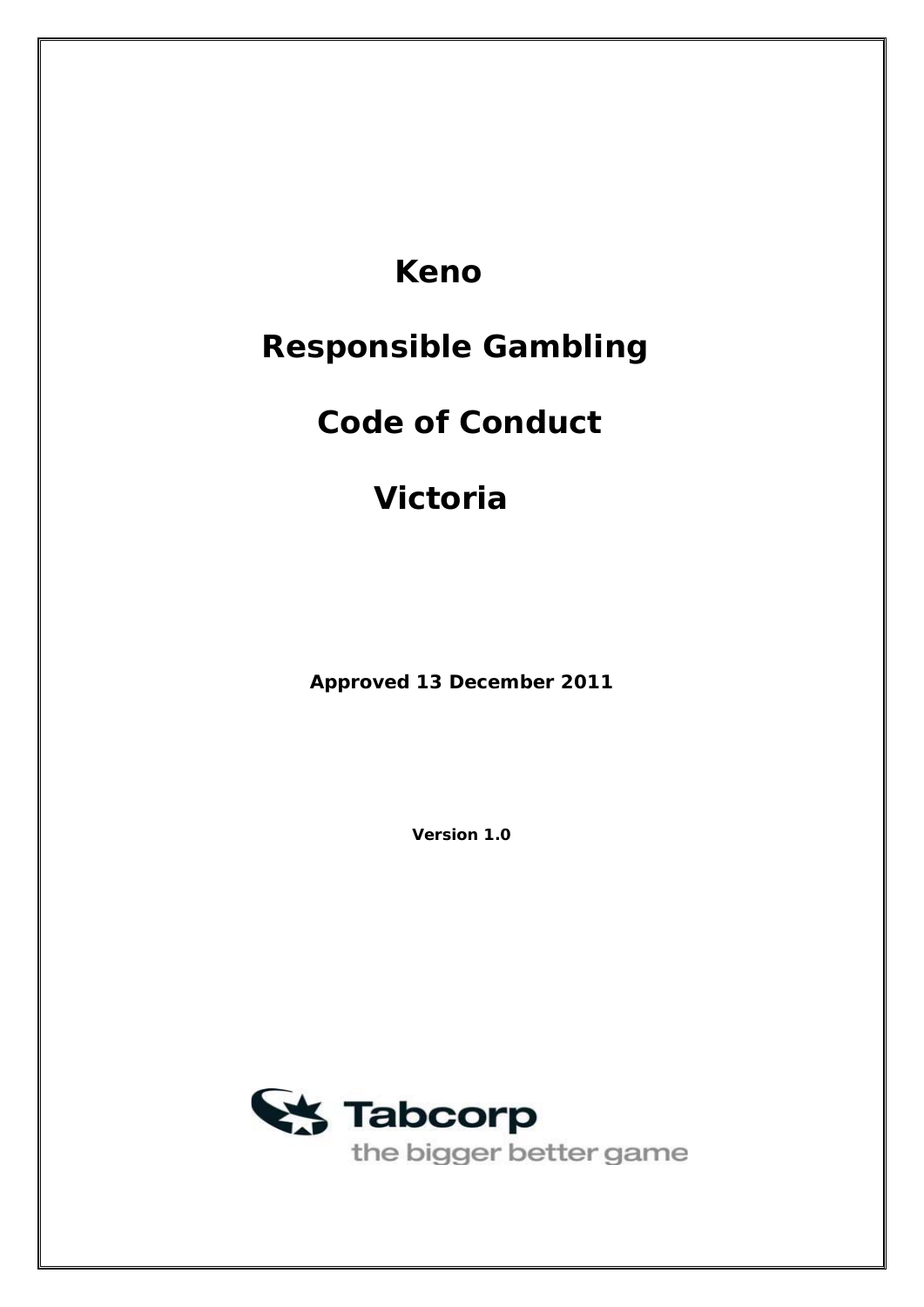# **Keno Responsible Gambling Code of Conduct Victoria**

# 1. Definitions

**Accredited agent** means the person or persons who have been accredited by the Keno Licensee under section 6A.2.4(3) of the *Gambling Regulation Act 2003* to sell tickets in keno games

**Tabcorp** means the Keno licensee, which is Tabcorp Investments No. 5 Pty. Ltd. ABN 72 105 341 366 of 5 Bowen Crescent, Melbourne, Victoria

**Outlet** or **Keno outlet** means the place of business of the accredited agent

#### 2. Our commitment to Responsible Gambling

Tabcorp and accredited agents are committed to providing the highest standards of responsible gambling and customer care. Our Keno Responsible Gambling Code of Conduct shows how we demonstrate this commitment and will be displayed in keno outlets.

Responsible gambling in a regulated environment is when consumers are in a position, and have the information and support available, to, and can, exercise a rational and sensible choice in relation to their gambling activities based on their circumstances. It means a shared responsibility and collective action of the gambling industry, government, communities and individuals.

# 3. Availability of the Code of Conduct

This Code is available in English and major community languages in keno outlets, and in the Responsible Gambling section of Tabcorp's website at [www.tabcorp.com.au](http://www.tabcorp.com.au/).

Major community languages are:

- Italian
- Greek
- Vietnamese
- Chinese
- Arabic
- Turkish
- **Spanish**

Copies of the Code in all languages will be provided to customers on request.

# 4. Product Information

The game rules for Keno are on display at each Keno outlet.

Brochures containing the game rules for Keno are also provided to accredited agents for display at each Keno outlet.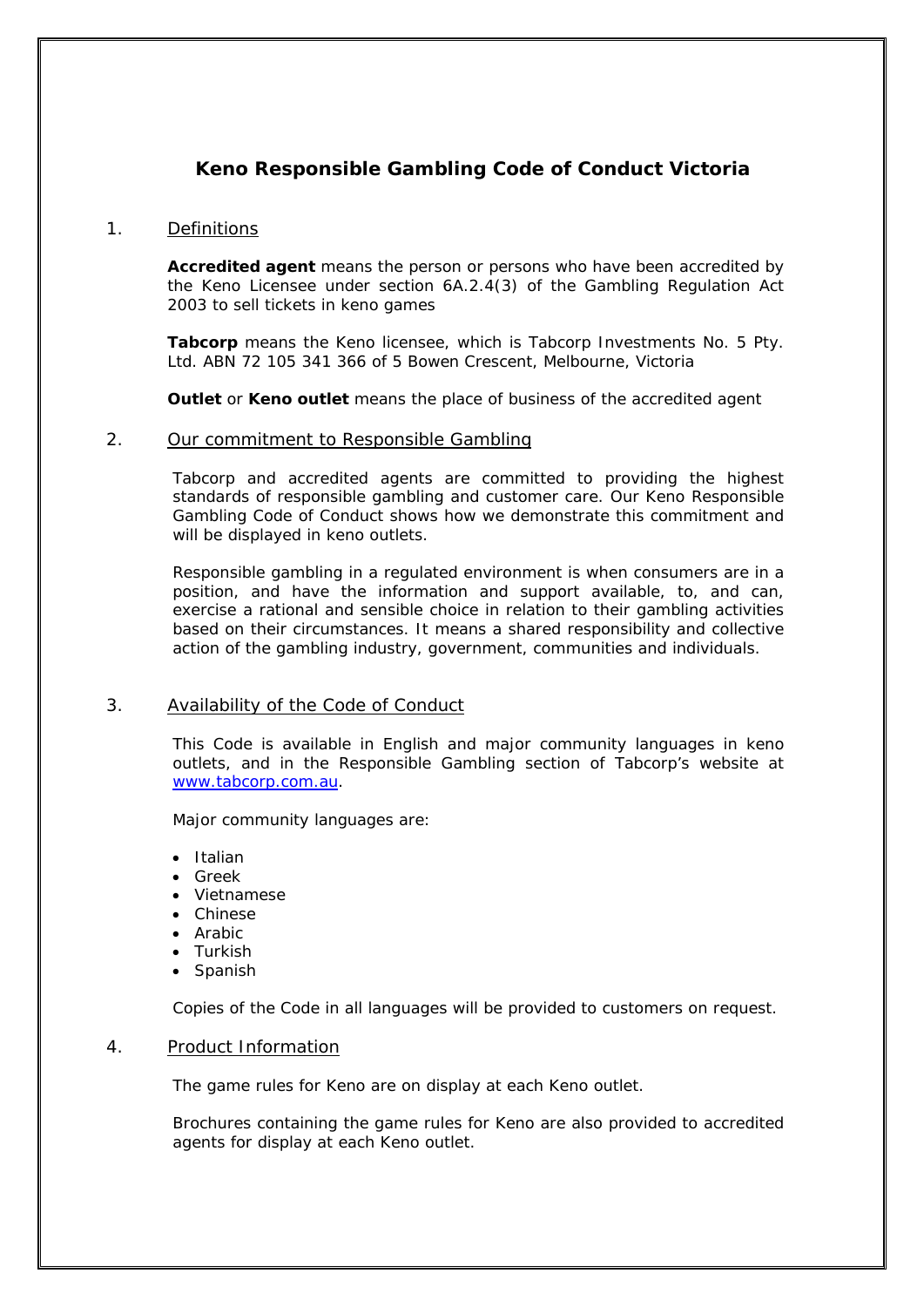# 5. Responsible Gambling Information

Tabcorp works with Victorian accredited agents and outlets to provide responsible gambling information in a range of forms, including brochures and posters. This includes information in relation to:

- how to gamble responsibly
- how to make and keep a pre-commitment decision
- the availability of gambling support services
- the prohibition on the provision of credit for gambling
- restrictions that apply to the payment of winnings by cheque

Contact information details for problem gambling support services and Responsible gambling tips are also displayed by various means, including screen displays, within Keno outlets.

The following responsible gambling message will be displayed on all relevant material.

> Think! About your choices Call Gambler's Help 1800 858 858 [www.problemgambling.vic.gov.au](http://www.problemgambling.vic.gov.au/) [www.gamblinghelponline.org.au](http://www.gamblinghelponline.org.au/)

#### 6. Interaction with customers

Tabcorp does not have direct contact with customers who play Keno. However, Tabcorp encourages accredited agents and outlets and their staff to engage with customers and provide information supplied by Tabcorp to customers upon request.

In a venue, a person who approaches a staff member for information about, or assistance with, a gambling problem or who is displaying indicators that may be related to problem gambling will be directed to the Venue's Responsible Gambling Officer/Gaming Duty Manager for help.

A customer displaying signs of distress or unacceptable behaviour will be approached by a staff member who will offer assistance. These signs may include, but need not be limited to:

- a person either gambling every day or finding it difficult to stop gambling at closing time
- gambling for extended periods. That is, gambling for three hours or more without a break
- avoiding contact while gambling, communicating very little with anyone else, barely reacting to events going on around them, making requests to borrow money from staff or other customers or continuing to gamble with the proceeds of large wins
- displaying aggressive, anti-social or emotional behaviour while gambling

This assistance may take the form of:

• staff interacting with the customer and encouraging them to take a break from their gambling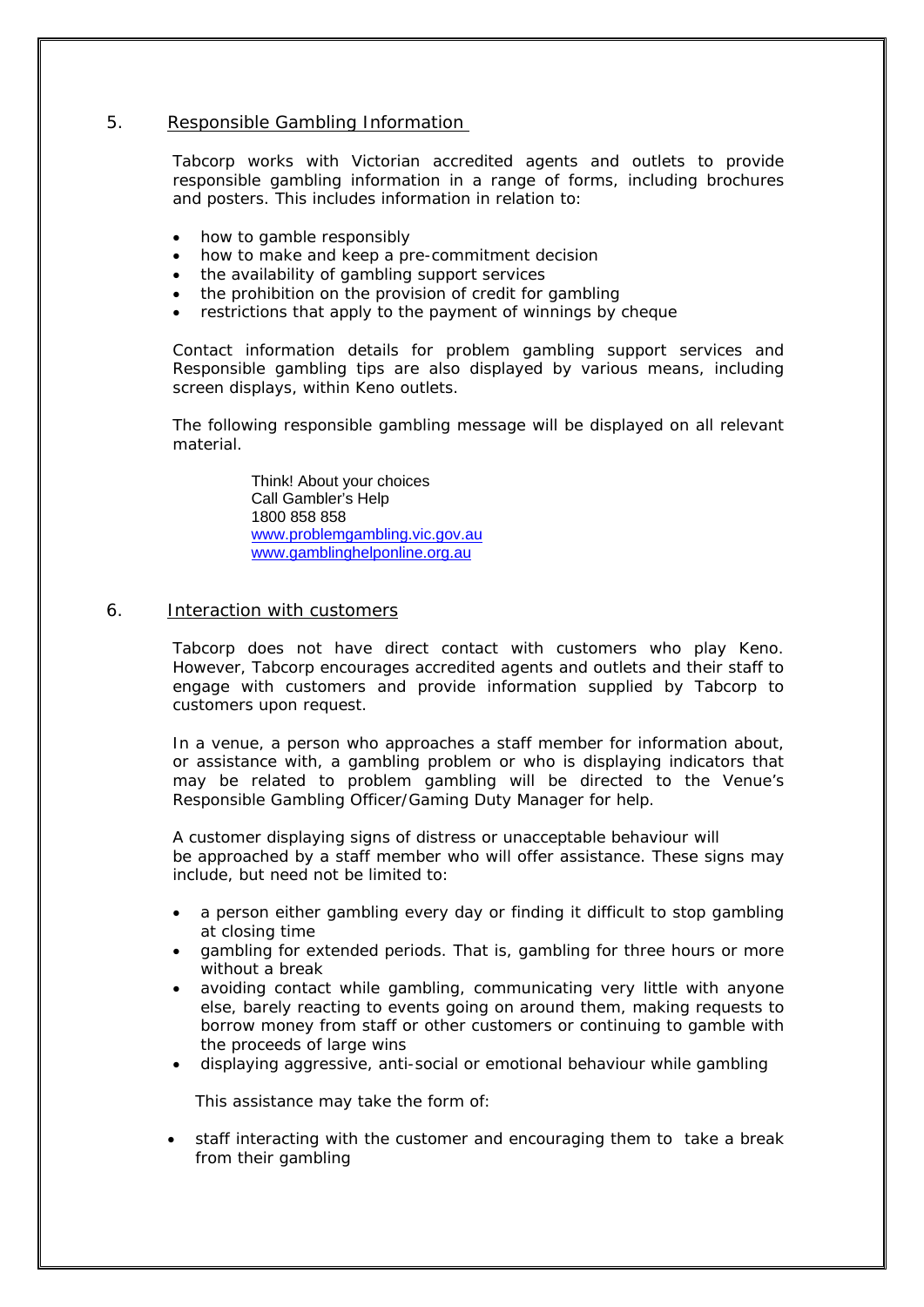• staff offering the customer some refreshments (eg. cup of tea or coffee) in a quieter, more private part of the gaming venue.

If the behaviour could be due to problem gambling, the customer will be referred to the Responsible Gambling Officer. At all times interaction with customers will occur to ensure that a customer's right to privacy is respected.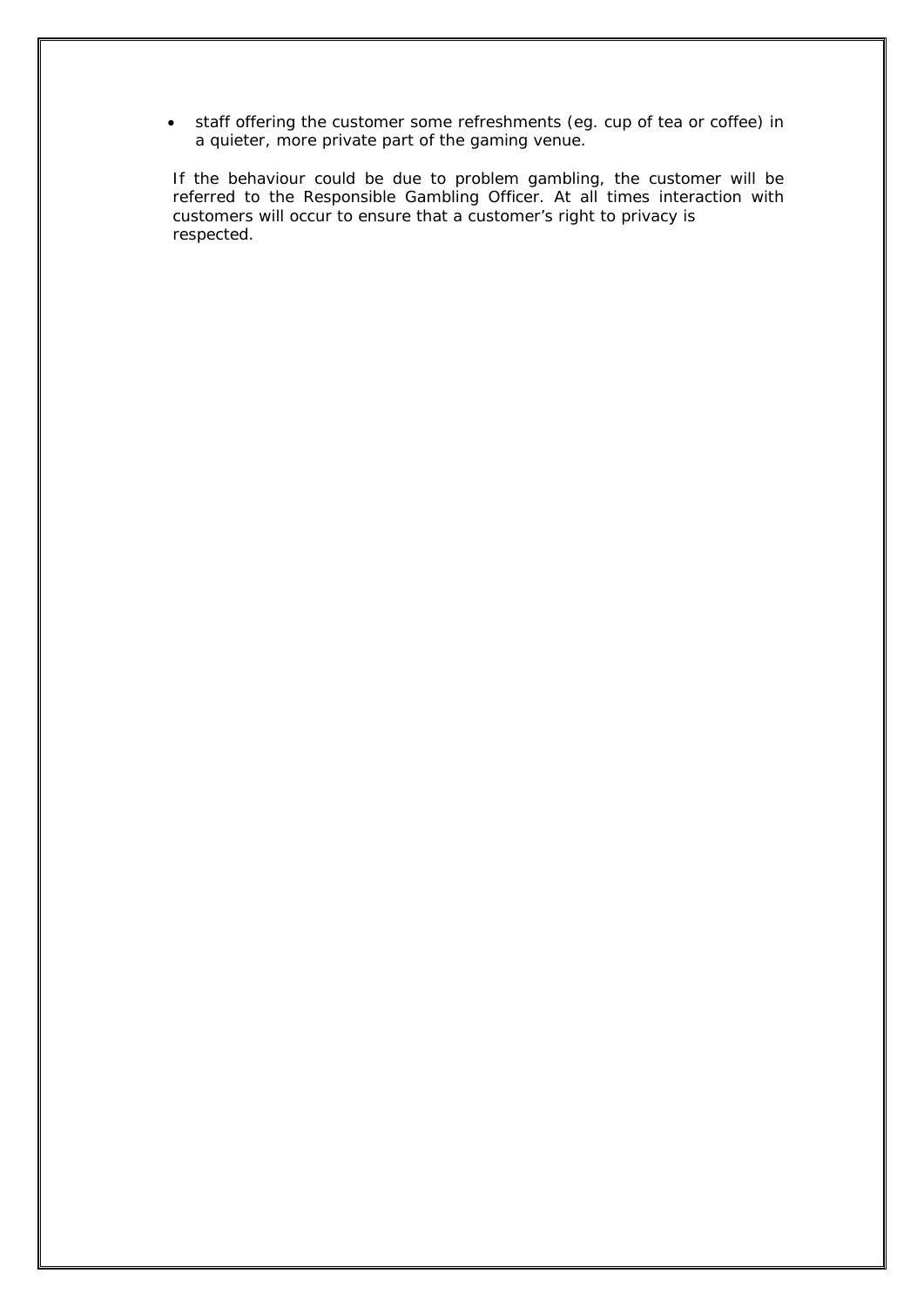# 7. Pre-commitment

Tabcorp encourages, and supports all accredited agents to encourage, all customers who play Keno to set a time and money limit according to their circumstances. Signs located near the Keno terminal recommend that customers set a limit and stick to it.

Keno outlets also display signs and brochures in the venue and where Keno terminals are located, with information on circumstances that can lead to overspending. These include:

- gambling every day or finding it hard to stop at closing time
- gambling for long periods, that is, for three hours or more without a break
- avoiding contact while gambling, communicating very little, barely reacting to events going on around the player
- trying to borrow money from staff or other customers or continuing to gamble with the proceeds of large wins
- aggressive, anti-social or emotional behaviour while gambling
- trying to win back gambling losses
- when feeling stressed or unhappy
- losing control because of excessive consumption of alcohol

Accredited agents and outlet staff will support customers who inform them of a pre-commitment decision, by encouraging them to keep their precommitment decision.

#### 8. Staff Gambling Policy

Under Tabcorp's Employee Gambling Policy, Tabcorp's Gaming Division staff are not permitted to play Keno at any time.

Tabcorp's non-gaming division staff are not permitted to play Keno while on duty unless it is required in order to perform their normal work duties.

Keno outlet staff are not permitted to play Keno while on duty unless required to do so in order to perform their normal work duties. They are given responsible gambling training as part of their employment induction. Any staff member who indicates that they have a gambling problem will be directed to the venue's Responsible Gambling Officer/Duty Manager. Any contact with a staff member who indicates that they have a gambling problem will occur in a manner that respects the staff member's right to privacy.

#### 9. Problem Gambling Support Services

Tabcorp works with accredited agents and outlets to ensure that information about local gambling support services is available at each Keno outlet. Tabcorp is committed to facilitating strong links between Keno outlets and local problem gambling support services, including encouraging regular meetings with local Gambler's Help services.

Examples of these meetings may include:

- holding annual staff training sessions, run by the local Gambler's Help service
- twice yearly/regular meetings between the keno outlet/manager and the Gambler's Help service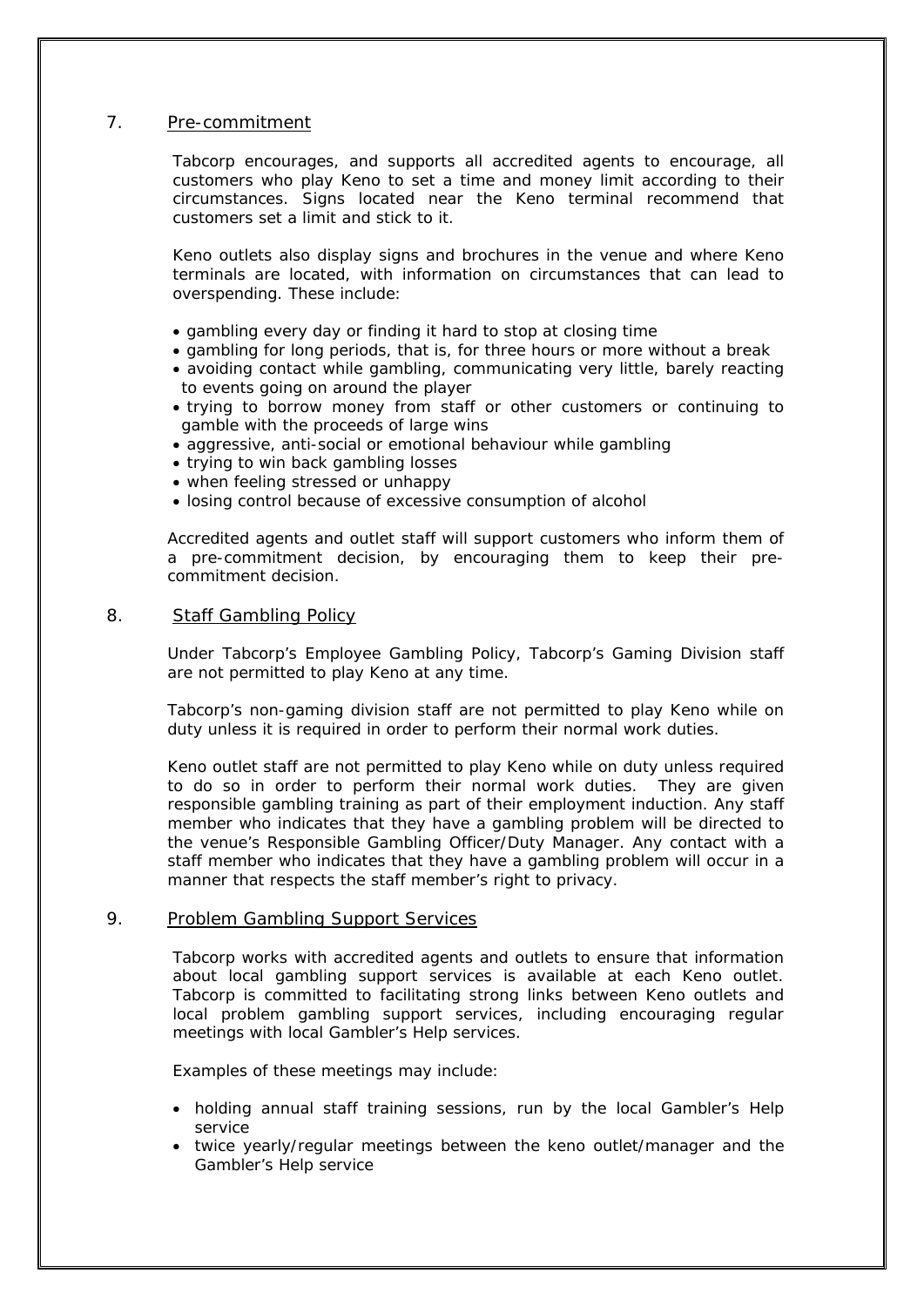Details of these meetings will be kept in a Responsible Gambling Folder/Register to be located in the gaming room. The meeting details must include:

- time and date of the meeting
- attendees at the meeting
- topics discussed
- outcomes / action items from the meeting
- next meeting date

#### 10. Customer Complaints

Customers who have complaints relating to this Code should write directly to:

Manager, Gaming Operations Tabcorp 5 Bowen Crescent, Melbourne VIC 3004

A customer with a complaint about an outlet's operation of this Code should write directly to the outlet's management. All complaints will be checked by Tabcorp to ensure that they pertain to the operation of this Code.

Complaints about customer service or Keno operations should go directly to the outlet manager/staff on duty. Outlet staff will assist with this process if requested. Complaints will be investigated sensitively and promptly. If it is decided not to investigate the complaint because it does not relate to the operation of this Code, the complainant will be informed of the reasons.

During the investigation of the complaint information may be sought from the staff member concerned. If a complaint is substantiated, Tabcorp will inform the complainant of the action that is to be taken to remedy the problem. The complainant will always be informed of the outcome of a complaint. Information will be provided to the VCGR if requested.

If a complaint cannot be resolved at the outlet level or by Tabcorp it will be referred to the Institute of Arbitrators and Mediators Australia (IAMA) for resolution. Either party involved in the complaint may contact the IAMA. To initiate a complaint either party can go to IAMA's website (www.iama.org.au), download a Dispute Resolver form, and then submit this completed form with the relevant fee to the IAMA. The mediator/arbitrator will then contact both parties to facilitate a resolution. These forms are also available in the Keno outlet.

 Note: Costs may be associated with complaints sent to IAMA for resolution. All Parties are encouraged to attempt to resolve the matter at the venue level before seeking professional mediation.

Documentation regarding all complaints must be maintained in the Responsible Gambling Folder/Register for access by the VCGR as required.

#### 11. Minors

Gambling by minors is prohibited. Tabcorp works with accredited agents and outlets to ensure that signs informing customers of this prohibition are displayed in Keno outlets.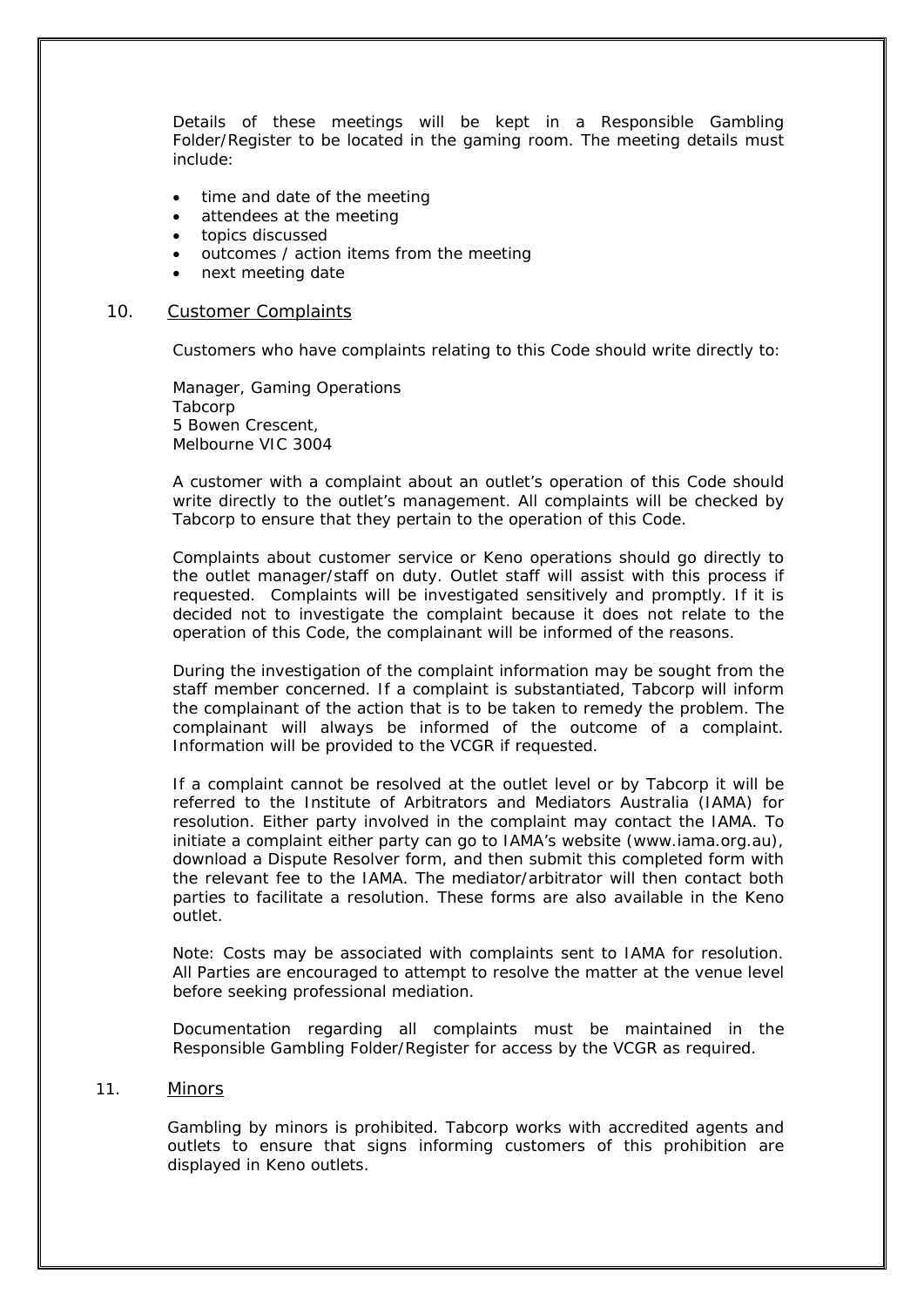All staff share the responsibility for asking for proof of age if they are uncertain whether a customer is at least 18 years of age. If relevant verification cannot be produced, the customer must be asked to leave the gaming room/area where Keno is sold.

### 12. Gambling Environment

Keno customers will be encouraged to take regular breaks from gambling and not to engage in extended or intensive gambling. This encouragement may take the form of an announcement

regarding a staged event. Types of staged events may include:

- announcing that morning tea is now available;
- announcing a member's draw;
- the commencement of activities such as morning melodies.

Clocks are in all major areas of the outlet so customers are made aware of the passage of time. Outlet staff will mention the time when making announcements about venue activities.

#### 13. Transactions

Keno outlets do not cash cheques from customers, including the cashing of cheques for the purpose of playing Keno. A sign stating this is displayed at the cashier's station in the gaming room.

Keno winnings will be paid wholly or partly by cheque if requested by a customer.

# 14. Advertising and promotions

All Keno advertising undertaken by or on behalf of Tabcorp complies with the Advertising Code of Ethics adopted by the Australian Association of National Advertisers.

Each prospective advertisement and promotion will be measured against a checklist developed from the AANA Code of Ethics to ensure compliance.

Further, Tabcorp will ensure that Keno advertising materials will:

- not be false, misleading or deceptive about odds, prizes or the chances of winning
- not be offensive or indecent in nature
- not create an impression that gambling is a reasonable strategy for financial betterment
- not promote the consumption of alcohol while purchasing gambling products
- have, prior to publication, the consent of any person identified as winning a prize

# 15. Implementation of the Code

Tabcorp's Responsible Gambling Code of Conduct is included with induction materials given to all new Gaming Division staff upon commencement of employment with Tabcorp, and to outlet staff. Staff who were employed when